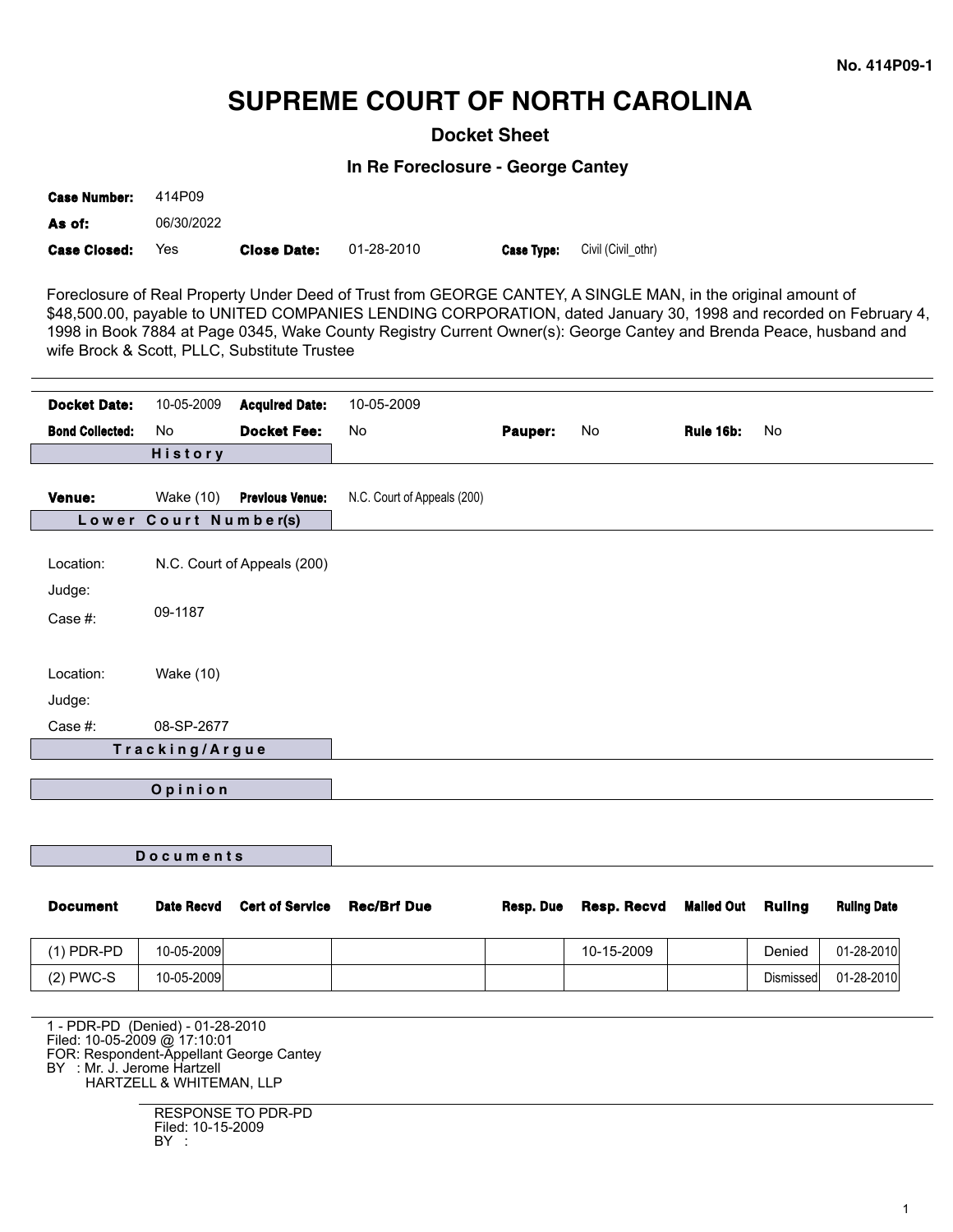2 - PWC-S (Dismissed) - 01-28-2010 Filed: 10-05-2009 @ 10:12:09 FOR: Respondent-Appellant George Cantey BY : Mr. J. Jerome Hartzell HARTZELL & WHITEMAN, LLP

## **Financial Information**

|                                   | Receipts           |                      |                      |                 |              |            |            |
|-----------------------------------|--------------------|----------------------|----------------------|-----------------|--------------|------------|------------|
| Date Charged                      | <b>Charge Type</b> | <b>Amount Chaged</b> | <b>Amount Paid</b>   | <b>Document</b> | <b>Pages</b> | Receipt #  | Date Paid  |
| 10-15-2009                        | Docket Fee         | 20.00                | 20.00                |                 |              | R101005409 | 10-15-2009 |
|                                   |                    |                      |                      |                 |              |            |            |
|                                   | Parties            |                      |                      |                 |              |            |            |
| Party Name                        |                    |                      | Role                 |                 |              |            |            |
| George Cantey                     |                    |                      | Respondent-Appellant |                 |              |            |            |
| Cantey, George                    |                    |                      | Respondent-Appellant |                 |              |            |            |
| LaSalle Bank National Association |                    |                      | Other-Appellee       |                 |              |            |            |
|                                   |                    |                      |                      |                 |              |            |            |

#### **A t t o r n e y s**

#### **Attorney for Respondent-Appellant - George Cantey**

Mr. J. Jerome Hartzell [Primary Attorney] Attorney at Law jjh@hwlawyers.com HARTZELL & WHITEMAN, LLP

2626 Glenwood Avenue Suite 500 Raleigh, NC 27608 (919) 571-8300

#### **Attorney for Respondent-Appellant - Cantey, George**

Ms. Carlene M. McNulty [Primary Attorney] Attorney at Law carlene@ncjustice.org NORTH CAROLINA JUSTICE CENTER P.O. Box 28068 Raleigh, NC 27611 (919) 856-2161

### **Attorney for Other-Appellee - LaSalle Bank National Association**

Mr. John T. Benjamin, Jr. [Primary Attorney] Attorney at Law benjamin@lawjtb.com THE LAW OFFICES OF JOHN T. BENJAMIN, JR., P.A.